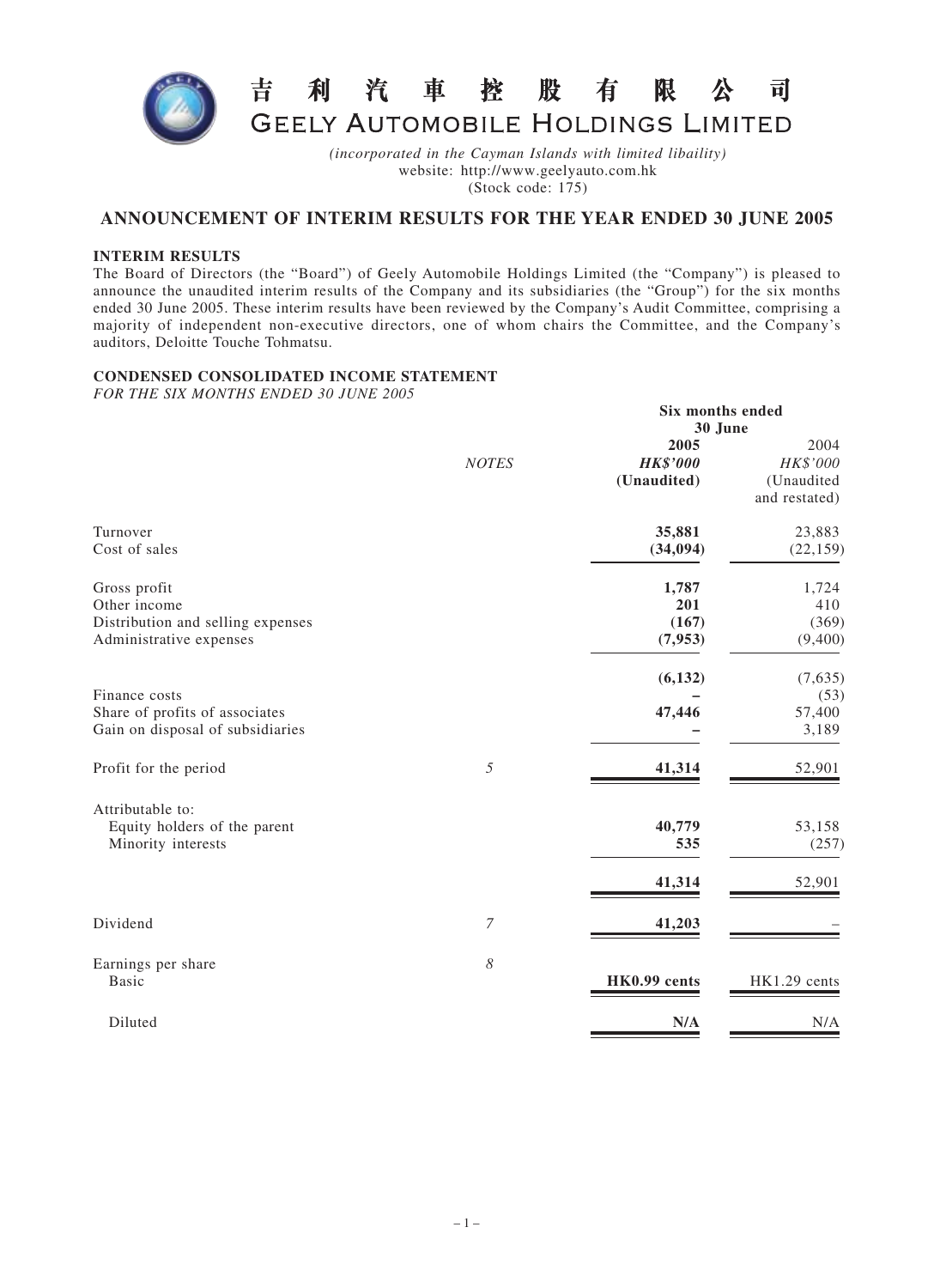# **CONDENSED CONSOLIDATED BALANCE SHEET**

*AT 30 JUNE 2005*

|                                                                                                                                                                                            | <b>NOTES</b> | 30 June<br>2005<br><b>HK\$'000</b><br>(Unaudited)  | 31 December<br>2004<br>HK\$'000<br>(Audited<br>and restated) |
|--------------------------------------------------------------------------------------------------------------------------------------------------------------------------------------------|--------------|----------------------------------------------------|--------------------------------------------------------------|
| Non-current assets<br>Property, plant and equipment<br>Interests in associates                                                                                                             | 9            | 6,320<br>650,515                                   | 5,831<br>651,750                                             |
|                                                                                                                                                                                            |              | 656,835                                            | 657,581                                                      |
| Current assets                                                                                                                                                                             |              |                                                    |                                                              |
| Inventories<br>Trade and other receivables<br>Amount due from an associate<br>Amounts due from related companies                                                                           | 10           | 6,038<br>23,822<br>75                              | 8,815<br>11,921<br>338<br>613                                |
| Amount due from ultimate holding company<br>Bank balances and cash                                                                                                                         |              | 42,363                                             | 1,499                                                        |
| Current liabilities<br>Trade and other payables<br>Amounts due to related companies<br>Amount due to a minority shareholder<br>Amount due to immediate holding company<br>Dividend payable | 11           | 72,298<br>22,505<br>61<br>4,775<br>2,220<br>41,203 | 23,186<br>14,375<br>452<br>5,027<br>3,000                    |
| Net current assets                                                                                                                                                                         |              | 70,764<br>1,534                                    | 22,854<br>332                                                |
|                                                                                                                                                                                            |              | 658,369                                            | 657,913                                                      |
| Capital and reserves<br>Share capital<br>Reserves                                                                                                                                          |              | 82,405<br>570,963                                  | 82,405<br>571,042                                            |
| Equity attributable to equity holders of the parent<br>Minority interests                                                                                                                  |              | 653,368<br>5,001                                   | 653,447<br>4,466                                             |
| Total equity                                                                                                                                                                               |              | 658,369                                            | 657,913                                                      |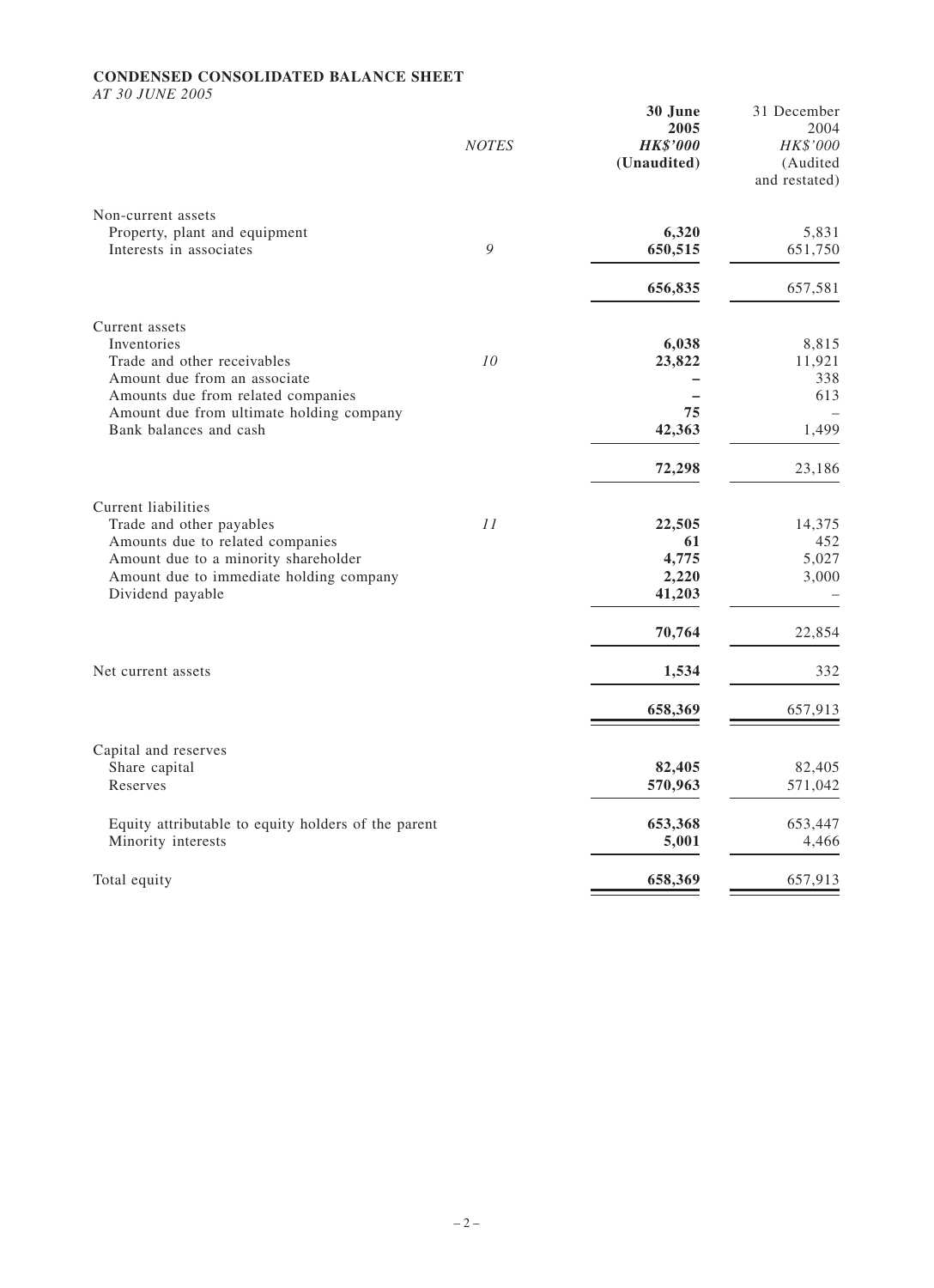### **NOTES TO THE CONDENSED FINANCIAL STATEMENTS**

*FOR THE SIX MONTHS ENDED 30 JUNE 2005*

### **1. BASIS OF PREPARATION**

The condensed financial statements have been prepared in accordance with the applicable disclosure requirements of Appendix 16 to the Rules Governing the Listing of Securities on The Stock Exchange of Hong Kong Limited and with Hong Kong Accounting Standard ("HKAS") 34 "Interim Financial Reporting" issued by the Hong Kong Institute of Certified Public Accountants (the "HKICPA").

#### **2. PRINCIPAL ACCOUNTING POLICIES**

The condensed financial statements have been prepared under the historical cost basis.

The accounting policies used in the condensed financial statements are consistent with those followed in the preparation of the Group's annual financial statements for the year ended 31 December 2004 except as described below.

In the current period, the Group has applied, for the first time, a number of new Hong Kong Financial Reporting Standards ("HKFRS(s)"), HKASs and Interpretations (hereinafter collectively referred to as "new HKFRS(s)") issued by the HKICPA that are effective for accounting periods beginning on or after 1 January 2005. The application of the new HKFRSs has resulted in a change in the presentation of the income statement, balance sheet and the statement of changes in equity. In particular, the presentation of minority interests and share of taxation of associates have been changed. The changes in presentation have been applied retrospectively. The adoption of the new HKFRSs has resulted in changes to the Group's accounting policies in the following areas that have an effect on how the results for the current or prior accounting periods are presented:

#### *Share-based payment*

HKFRS 2 "Share-based Payment" requires an expense to be recognised where an entity buys goods or obtains services in exchange for shares or rights over shares ("equity-settled transactions"), or in exchange for other assets equivalent in value to a given number of shares or rights over shares ("cash-settled transactions"). The principal impact of HKFRS 2 on the Group is in relation to the expensing of the fair value of directors' and employees' share options of the Group determined at the date of grant of the share options over the vesting period. Prior to the application of HKFRS 2, the Group did not recognise the financial effect of these share options until they were exercised. The Group has applied HKFRS 2 to share options granted on or after 1 January 2005. In accordance with the relevant transitional provisions, the Group has not applied HKFRS 2 to share options granted on or before 7 November 2002 and share options that were granted after 7 November 2002 (but prior to 1 January 2005) and had vested before 1 January 2005. However, the Group is still required to apply HKFRS 2 retrospectively to share options that were granted after 7 November 2002 and which were not yet vested on 1 January 2005. The effect of adoption of this new standard is set out in note 3.

The Group has not early applied the following new standards or interpretations that have been issued but are not yet effective. The directors of the Company anticipate that the application of these standards or interpretations will have no material impact on the financial statements of the Group.

| HKAS 19 (Amendment) | Actuarial Gains and Losses, Group Plans and Disclosures                      |  |  |
|---------------------|------------------------------------------------------------------------------|--|--|
| HKAS 39 (Amendment) | Cash Flow Hedge Accounting of Forecast Intragroup Transactions               |  |  |
| HKAS 39 (Amendment) | The Fair Value Option                                                        |  |  |
| HKFRS 6             | Exploration for and Evaluation of Mineral Resources                          |  |  |
| HKFRS-Int 4         | Determining whether an Arrangement Contains a Lease                          |  |  |
| HKFRS-Int 5         | Rights to Interests Arising from Decommissing, Restoration and Environmental |  |  |
|                     | <b>Rehabilitation Funds</b>                                                  |  |  |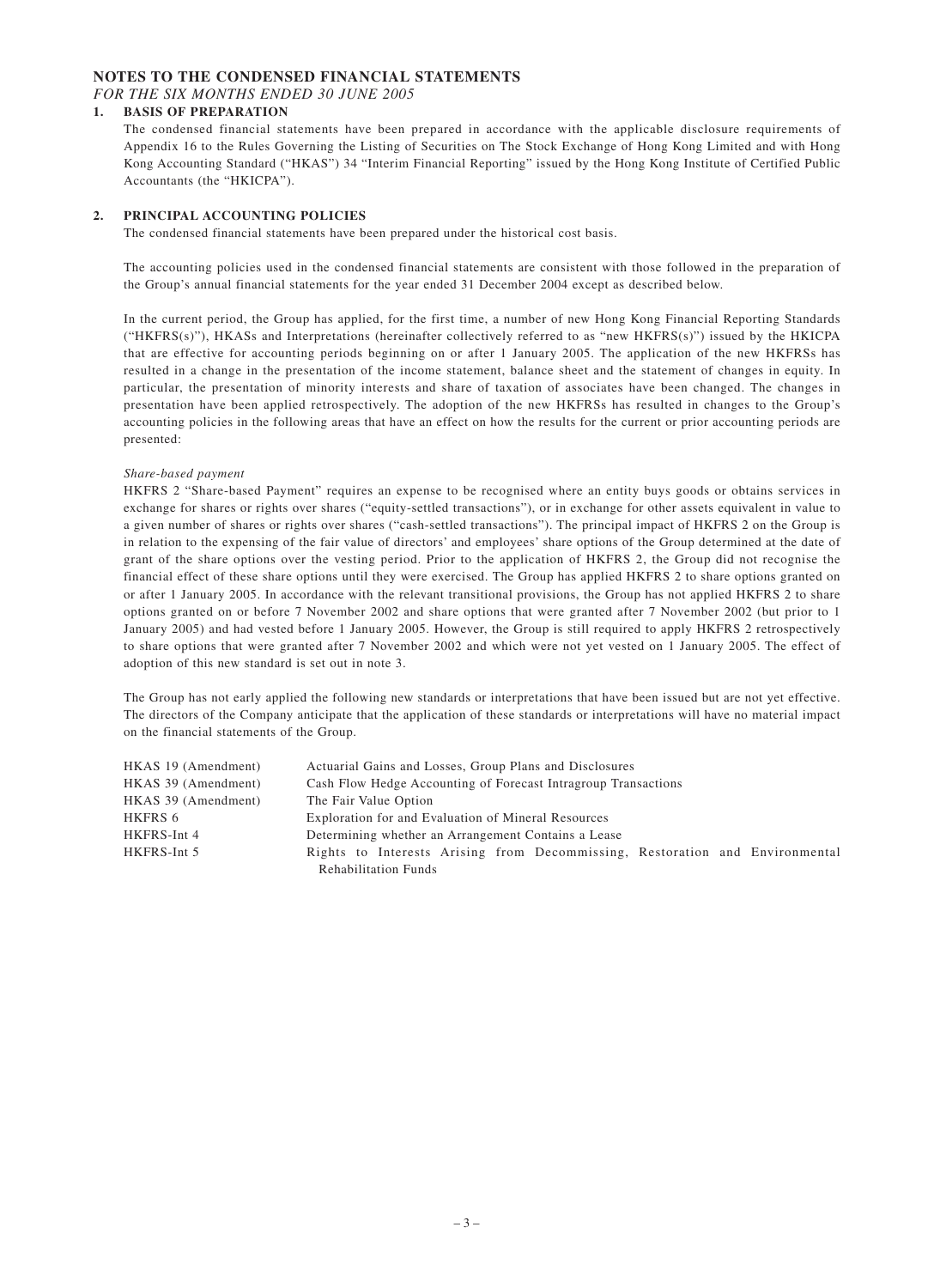#### **3. SUMMARY OF THE EFFECTS OF THE CHANGES IN ACCOUNTING POLICIES**

The effects of the changes in the accounting policies described in note 2 above are as follows:

*(i) On results*

| Six months ended |                 |
|------------------|-----------------|
| 30 June          |                 |
| 2005             | 2004            |
| <b>HK\$'000</b>  | <b>HK\$'000</b> |
|                  |                 |
|                  |                 |
| 2,506            |                 |
|                  |                 |
| 217              |                 |
| 2,723            |                 |
| (523)            | (1,273)         |
| 2,200            | (1,273)         |
|                  |                 |

*(ii) On income statement line items*

|                                                       | Six months ended<br>30 June |          |
|-------------------------------------------------------|-----------------------------|----------|
|                                                       | 2005                        | 2004     |
|                                                       | <b>HK\$'000</b>             | HK\$'000 |
| Increase in administrative expenses                   | (523)                       | (1,273)  |
| Increase (decrease) in share of profits of associates | 2,723                       | (524)    |
| Decrease in taxation                                  |                             | 524      |
|                                                       | 2,200                       | (1,273)  |

*(iii) On balance sheet items*

|                              | As at       |                           |                | As at        |
|------------------------------|-------------|---------------------------|----------------|--------------|
|                              | 31.12.2004  |                           |                | 31.12.2004   |
|                              | (originally | Retrospective adjustments |                | and 1.1.2005 |
|                              | stated)     | <b>HKAS 27</b>            | <b>HKFRS 2</b> | (restated)   |
|                              | HK\$'000    | HK\$'000                  | HK\$'000       | HK\$'000     |
|                              |             | (Note 2)                  | (Note 2)       |              |
| Accumulated profits          | 35,899      |                           | (3,089)        | 32,810       |
| Share options reserve        |             |                           | 3,089          | 3,089        |
| Equity holders of the parent | 35,899      |                           |                | 35,899       |
| Minority interests           |             | (4, 466)                  |                | (4, 466)     |
| Total effects on equity      | 35,899      | (4, 466)                  |                | 31,433       |
| Minority interests           | (4, 466)    | 4,466                     |                |              |
|                              | 31,433      |                           |                | 31,433       |

The application of the new HKFRSs had no effect to the Group's equity at 1 January 2004.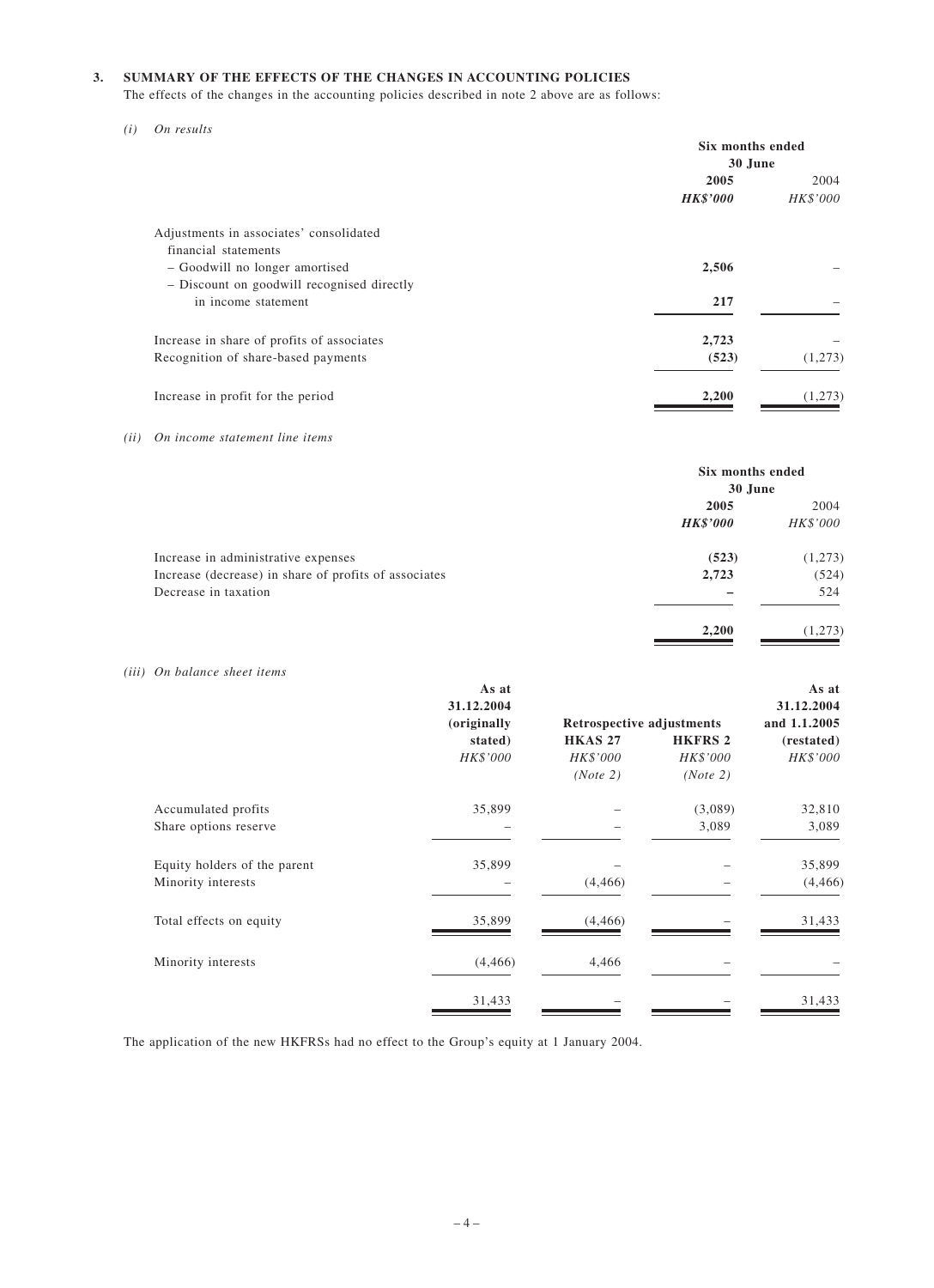#### **4. SEGMENT INFORMATION**

#### *Business Segments*

The Group is principally engaged in the manufacturing and trading of automobile parts and related automobile components. Accordingly, no business segment analysis of financial information is provided.

#### *Geographical segments*

The Group's activities and operations are based in the People's Republic of China (the "PRC"), including Hong Kong. Accordingly, a geographical analysis is not presented.

#### **5. PROFIT FOR THE PERIOD**

|                                                                         | Six months ended |            |
|-------------------------------------------------------------------------|------------------|------------|
|                                                                         | 30 June          |            |
|                                                                         | 2005             | 2004       |
|                                                                         | <b>HK\$'000</b>  | HK\$'000   |
|                                                                         |                  | (restated) |
| Profit for the period has been arrived at after charging (crediting):   |                  |            |
| Staff costs, including directors' emoluments                            | 4,859            | 3,293      |
| Retirement benefits scheme contributions                                | 151              | 101        |
| Total staff costs                                                       | 5,010            | 3,394      |
| Depreciation                                                            | 377              | 256        |
| Recognition of share based payments                                     |                  |            |
| (included in administrative expenses)                                   | 523              | 1,273      |
| Share of tax of associates (included in share of profits of associates) |                  | 524        |
| Interest income from bank deposits                                      | (17)             | (2)        |

#### **6. TAXATION**

Hong Kong Profits Tax has not been provided for the period as the companies within the Group had no estimated assessable profits in Hong Kong.

Pursuant to the relevant laws and regulations in the PRC, the Group's PRC subsidiary and associates are entitled to an exemption from PRC income tax for the two years starting from their first profit-making year, followed by a 50% reduction for the next three years.

#### **7. DIVIDEND**

A final dividend of HK\$0.01 per share for the year ended 31 December 2004 was declared and approved by the Company's shareholders in the Annual General Meeting held on 25 May 2005. The final dividend, amounting to HK\$41,203,000, was paid on 8 July 2005.

#### **8. EARNINGS PER SHARE**

The calculation of the basic earnings per share attributable to the ordinary equity holders of the parent for the six months ended 30 June 2005 is based on the following data:

|                                                                  | Six months ended<br>30 June |                  |
|------------------------------------------------------------------|-----------------------------|------------------|
|                                                                  | 2005                        | 2004             |
|                                                                  | <b>HK\$'000</b>             | HK\$'000         |
|                                                                  |                             | (restated)       |
| Profit for the period attributable to equity holders of the      |                             |                  |
| parent and earnings for the purposes of basic earnings per share | 40,779                      | 53,158           |
|                                                                  |                             | Six months ended |
|                                                                  |                             | 30 June          |
|                                                                  | 2005                        | 2004             |
|                                                                  | <b>HK\$'000</b>             | HK\$'000         |
|                                                                  | Number of                   | Number of        |
|                                                                  | shares                      | shares           |
| Number of ordinary shares for the purpose of basic               |                             |                  |
| earnings per share                                               | 4,120,264,902               | 4,120,264,902    |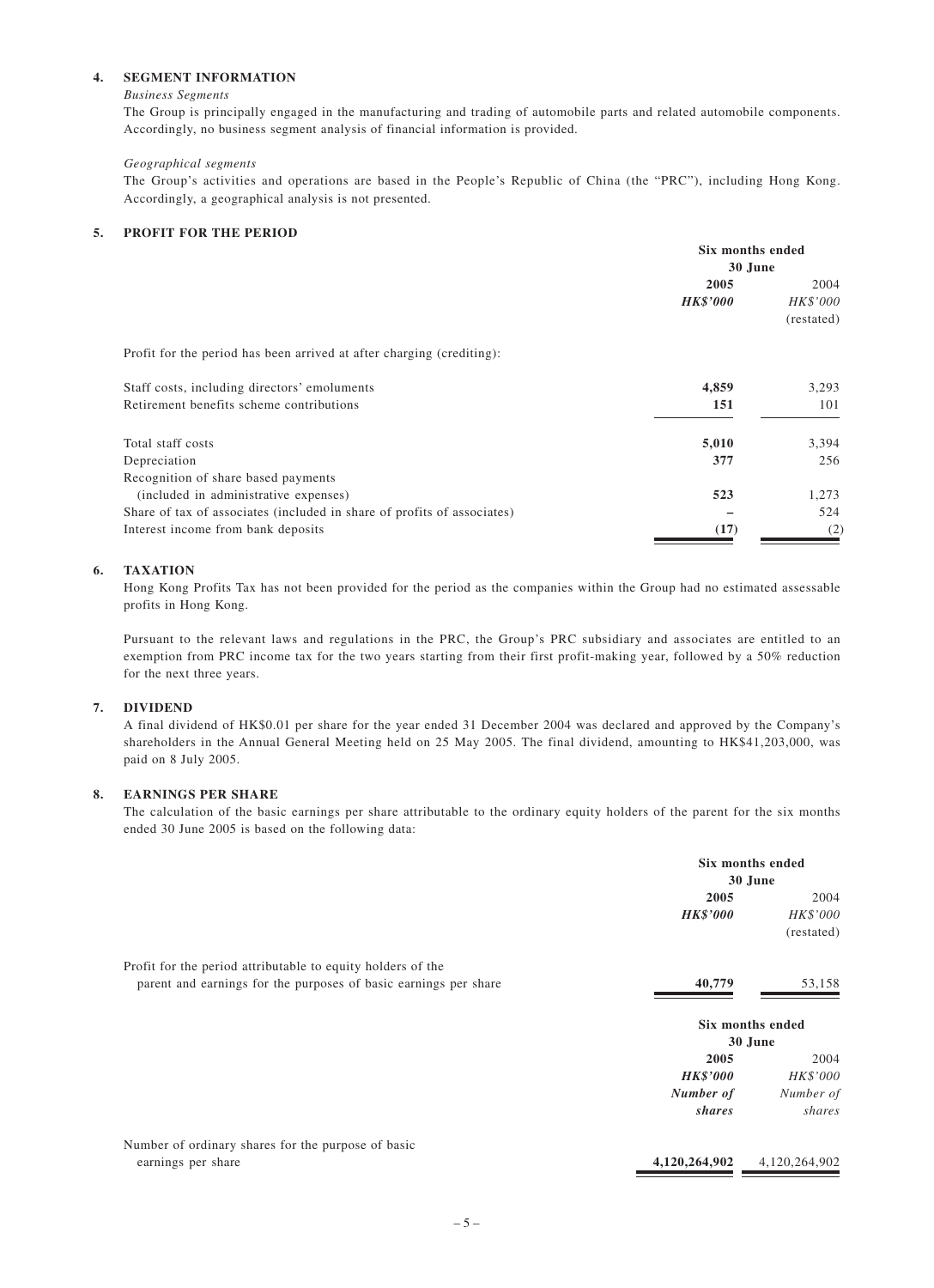No diluted earnings per share has been presented for the six months ended 30 June 2005 and 2004 because the exercise price of share options was higher than the average market price per share for 2005 and 2004.

The adjustment to comparative basic earnings per share, arising from the changes in accounting policies shown in note 2 above, is as follows:

|    |                                                  |                 | <b>Basic</b><br>HK cents |
|----|--------------------------------------------------|-----------------|--------------------------|
|    | Reconciliation of 2004 earnings per share:       |                 |                          |
|    | Reported figure before adjustments               |                 | 1.32                     |
|    | Adjustments arising from the adoption of HKFRS 2 |                 | (0.03)                   |
|    | Restated                                         |                 | 1.29                     |
| 9. | <b>INTERESTS IN ASSOCIATES</b>                   |                 |                          |
|    |                                                  | 30 June         | 31 December              |
|    |                                                  | 2005            | 2004                     |
|    |                                                  | <b>HK\$'000</b> | HK\$'000                 |
|    | Share of net assets                              | 650,515         | 651,750                  |

The following details have been extracted from the unaudited financial statements of the Group's significant associates, Zhejiang Geely Automobile Limited ("Zhejiang Geely") and Shanghai Maple Guorun Automobile Limited ("Maple Guorun").

#### **Results for the period ended 30 June 2005**

|                                                 | <b>Zhejiang</b> | Maple           |
|-------------------------------------------------|-----------------|-----------------|
|                                                 | Geely           | Guorun          |
|                                                 | <b>HK\$'000</b> | <b>HK\$'000</b> |
|                                                 | (Unaudited)     | (Unaudited)     |
| <b>Turnover</b>                                 | 1,356,196       | 595,021         |
| <b>Profit after taxation</b>                    | 59,409          | 41,971          |
| Profit after taxation attributable to the Group | 27,803          | 19,643          |
| Financial position at 30 June 2005              |                 |                 |
| Non-current assets                              | 1,707,856       | 485,038         |
| <b>Current assets</b>                           | 2,667,341       | 556,599         |
| <b>Current liabilities</b>                      | (2,893,191)     | (544, 268)      |
| <b>Non-current liabilities</b>                  | (552, 567)      | (36, 818)       |
| Net assets                                      | 929,439         | 460,551         |
| Net assets attributable to the Group            | 434,977         | 215,538         |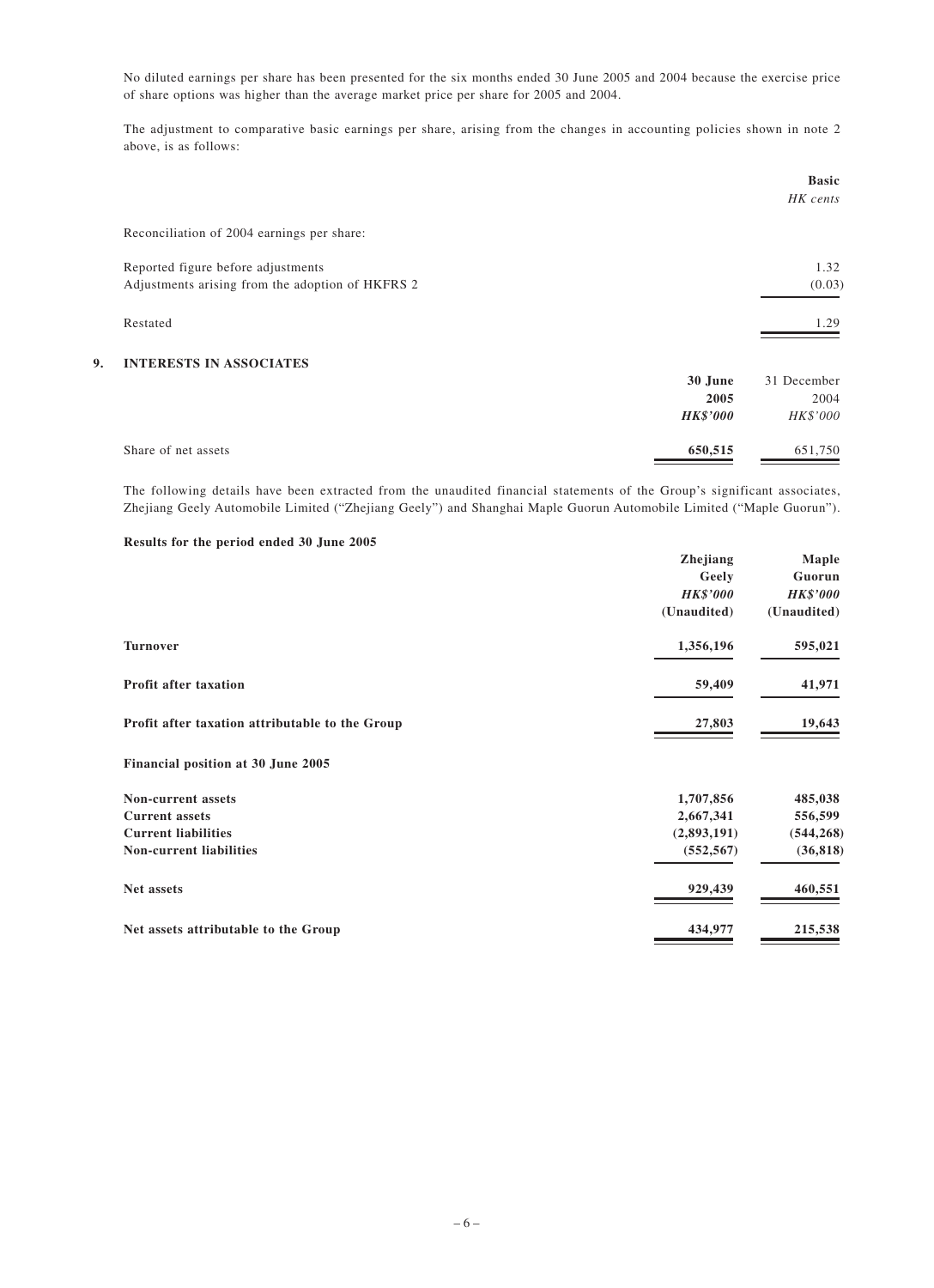#### **10. TRADE AND OTHER RECEIVABLES**

The Group allows credit period ranging from 30 days to 90 days to its trade customers.

Included in trade and other receivables are trade receivables of approximately HK\$23,179,000 (31 December 2004: HK\$11,420,000).

The following is an aged analysis of trade receivables at the balance sheet date:

|                                                        | 30 June         | 31 December |
|--------------------------------------------------------|-----------------|-------------|
|                                                        | 2005            | 2004        |
|                                                        | <b>HK\$'000</b> | HK\$'000    |
| $0 - 60$ days                                          | 21,720          | 7,874       |
| $61 - 90$ days                                         | 1,318           | 2,948       |
| Over 90 days                                           | 141             | 598         |
|                                                        | 23,179          | 11,420      |
| The trade receivables comprise:                        |                 |             |
| Trade receivables from associates                      | 1,445           | 11,219      |
| Trade receivables from group companies of an associate | 21,734          | 201         |
|                                                        | 23,179          | 11,420      |

#### **11. TRADE AND OTHER PAYABLES**

Included in trade and other payables are trade payables of approximately HK\$17,315,000 (31 December 2004: HK\$11,143,000).

The following is an aged analysis of trade payables at the balance sheet date.

|                | 30 June         | 31 December |
|----------------|-----------------|-------------|
|                | 2005            | 2004        |
|                | <b>HK\$'000</b> | HK\$'000    |
| $0 - 60$ days  | 14,244          | 7,763       |
| $61 - 90$ days | 1,559           | 832         |
| Over 90 days   | 1,512           | 2,548       |
|                | 17,315          | 11,143      |
|                |                 |             |

### **12. EVENT AFTER THE BALANCE SHEET DATE**

On 5 August 2005, the Company granted share options to subscribe for a total of 239,500,000 shares of the Company to the directors and employees under the share option scheme approved and adopted on 31 May 2002.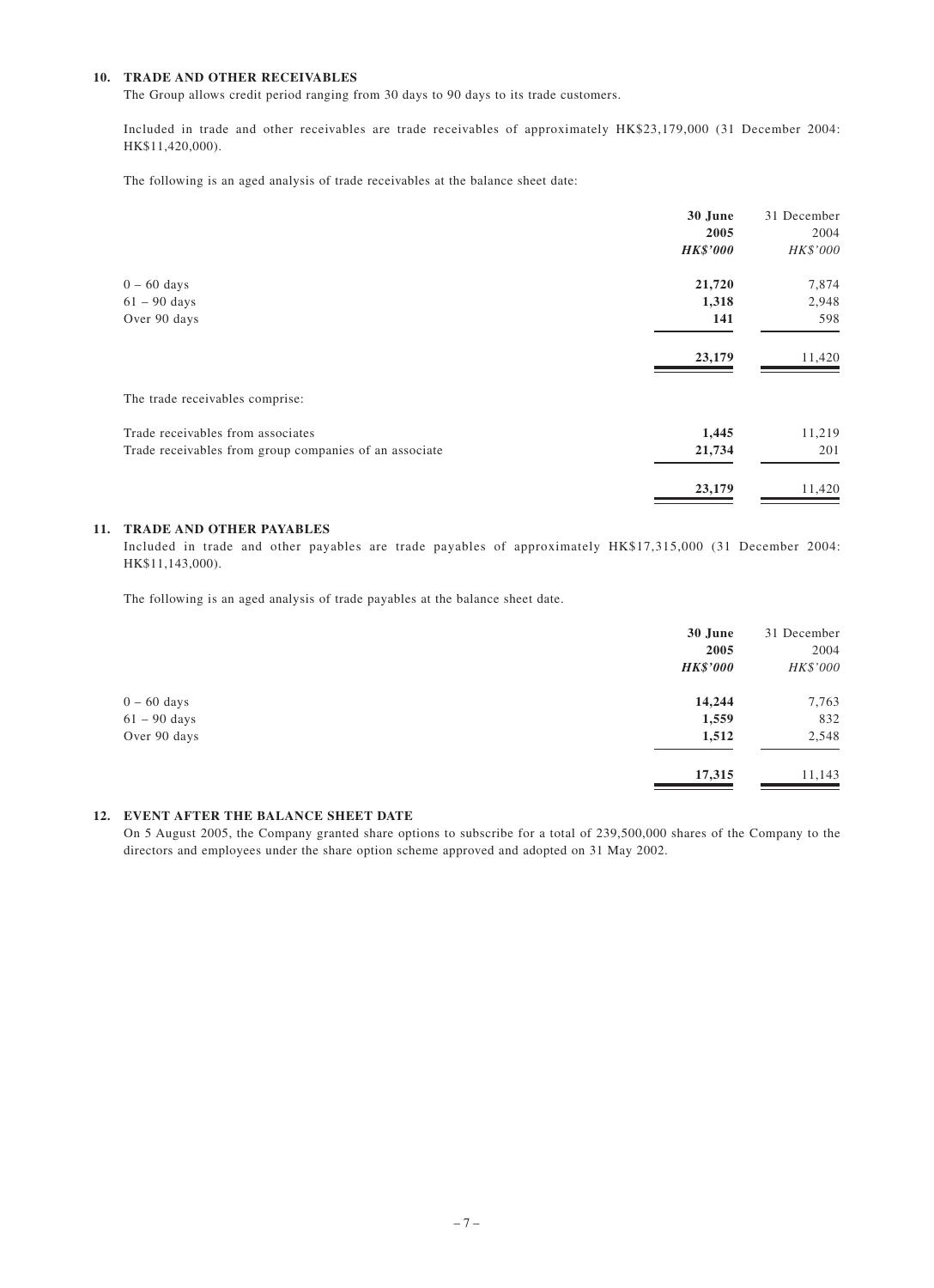#### **MANAGEMENT DISCUSSION AND ANALYSIS Overall Performance**

### Despite an obvious pick up in the demand for sedans since the beginning of the year, 2005 remains a difficult year for the sedan industry in China. Rapidly rising steel and other raw material prices continued to put enormous pressure on car manufacturers' margins. Although their product prices had stabilized and demand for their key products – the affordable economy sedans – remained strong during the period, the Group's two associates – Zhejiang Geely Automobile Company Limited ("Zhejiang Geely") and Shanghai Maple Guorun Automobile Company Limited ("Shanghai Maple") – experienced amongst the most difficult period during the first half of 2005, featured by rapidly rising costs of raw materials and fierce competition. Despite the new contributions from the Linhai plant and Luqiao plant, both were acquired in July 2004, the temporary closure of the Ningbo plant in the first three months of 2005 for technological upgrading had affected the production and sales volume of Zhejiang Geely. As a result, the combined net profit of the two associates was down 17% in the first six months of 2005, more than offsetting the significantly better earnings performance recorded by the Group's auto part business under its 51%-owned Zhejiang Fulin Guorun Automobile Parts and Components Company Limited ("Zhejiang Fulin"), resulting in a 23% decline in net profit in the first six months of 2005 to HK\$41m.

The Groups' turnover was up by 50% to HK\$35.9m helped by the substantial growth in the turnover of Zhejiang Fulin, which benefited from the launches of new products like Electric Power Steering ("EPS") at the end of 2004 and the continued good sales volume growth enjoyed by Geely sedans, which utilize the company's braking and steering products. As a result, Zhejiang Fulin returned to profitability in the first half of 2005. The withdrawal from information technology businesses in March 2004 also helped to reduce expenses during the period.

# **Vehicle manufacturing – Zhejiang Geely and Shanghai Maple**

Zhejiang Geely and Shanghai Maple recorded total net profit of HK\$101.4m in the first six months of 2005, down 17% over the same period in 2004, despite an 132% increase in sales volume to 57,352 units and 107% increase in total revenues to HK\$1,951.2m. The increase in sales volume in the first half of 2005 compared with the same period last year was principally due to the inclusion of the sales volume of Haoqing models following the acquisition of Linhai and Luqiao plants in July 2004. Geely sedans' market share in China continued its upward trend, rising from 4.2% in 2004 to 4.7% in the first half of 2005, ranking number ten in terms of sales volume amongst sedan manufacturers in China.

Revenues per car decreased 11% to HK\$34,022 per car as inclusion of low price Haoqing models since the second half of 2004 more than offset the increased sales of higher-priced Maple, Mybo and Free Cruiser models. Net profit per car declined 64% to HK\$1,768 per unit – a combined result of the acquisition of 90% stakes in Linhai plant and Luqiao plants by Zhejiang Geely in mid-2004 and the rapid rise in steel and raw material prices during the period. The temporary closure of Ningbo plant from October 2004 to April 2005 for the upgrading of its production facilities and the subsequent relocation of the production of Merrie and Ulion models from Ningbo plant to Linhai plant had also affected the production and sales volume of Merrie and Ulion during the first half of 2005.

# **Reorganization and Management Team**

As part of the Group's ongoing restructuring to transform itself into a company focusing on manufacturing and sales of automobiles and parts, Mr. Li Shufu, the founder and Chairman of Geely Holding Group became the controlling shareholder of the Group in June 2005 after the acquisition of an effective 41.3% stake in the Group, raising its equity stake in the Group to 60.7%.

The members of the Group's Board of Directors had also been changed to reflect the new ownership of the company. Six existing executive directors had resigned and seven new executive directors including Mr. Li Shufu, Mr. Xu Gang, Mr. Yang Jian, Mr. Shim Bong Sup, Mr. Yin Da Qing, Richard, Mr. Liu Jin Liang and Mr. Gui Sheng Yue were nominated to join the Board in June 2005. Mr. Li Shufu was also appointed as the Chairman of the Group on 9 June 2005. Also, Mr. Yeung Sau Hung, Alex was appointed as an independent non-executive director and a member of the Audit Committee and Remuneration Committee of the Group on 6 June 2005. Mr. Yeung is the Chief Executive Officer of DBS Vickers Hong Kong since 1 September 2002, bringing with him more than 20 years' experience in the financial services industry to the Board.

# **Automobile Parts Manufacturing – Zhejiang Fulin Guorun Automobile**

51%-owned Zhejiang Fulin recorded a significant improvement in profitability in the first half of 2005, helped by the successful entry in the high valued automobile component market through the launch of a new Electric Power Steering ("EPS") in October 2004, the strong demand for the company's braking system, and its success in containing cost increase. Turnover grew significantly by 145% to RMB38.1m in the first half of 2005, helping the company to return to profitability during the period. Net profit during the period was RMB1.2m versus RMB0.2m net loss during the same period last year. The Board believes the ("EPS") would become increasingly popular amongst new models to be launched in China in the coming few years, and this should help to further enhance the company's profitability in the future.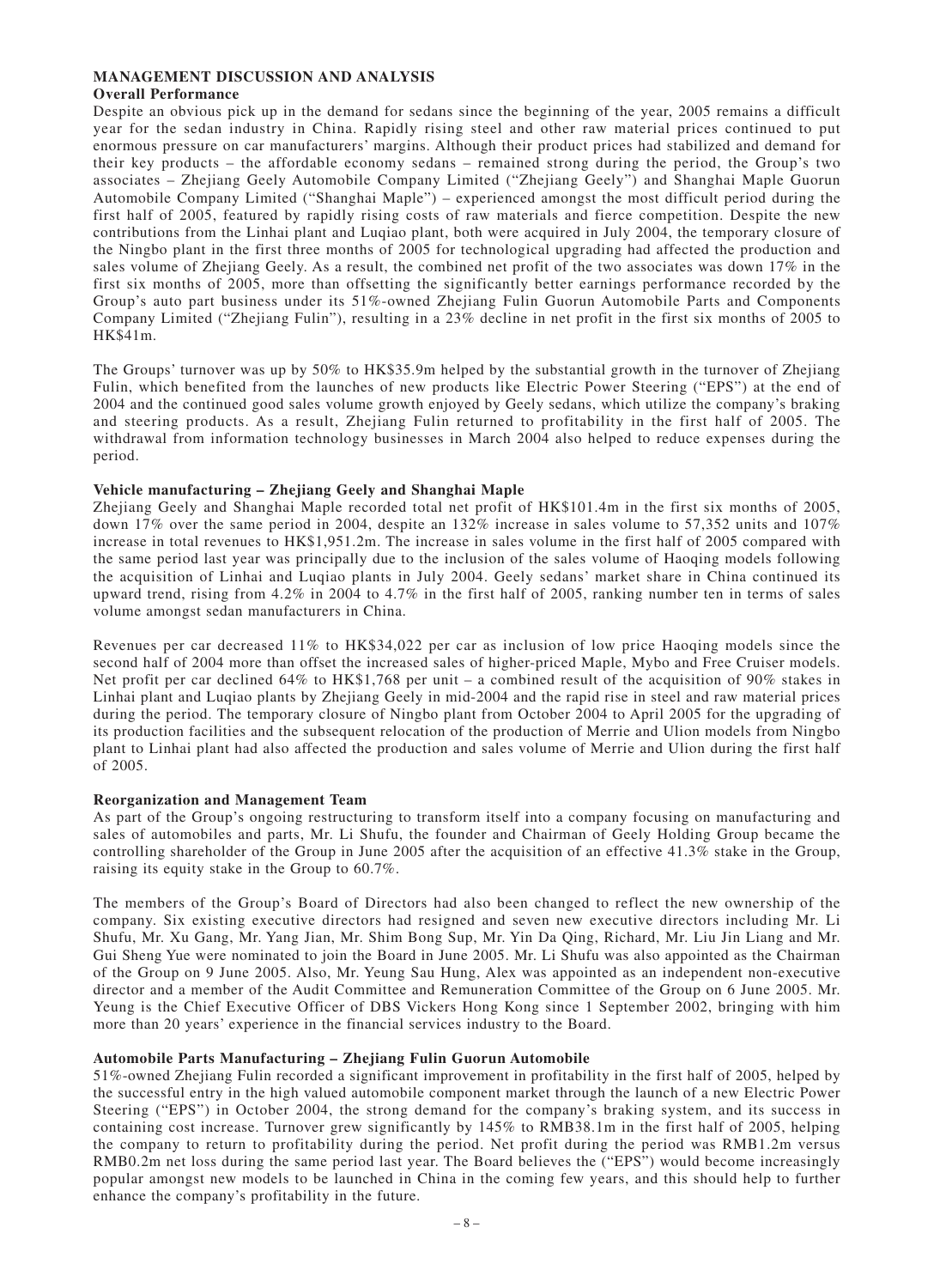# **Outlook**

We believe demand for fuel-efficient and easy-to-maintain affordable economy sedans in China will continue to register strong growth in the near future, helped by China's sustainable economic growth and consistently rising household incomes. With less than 1% of the population owning a car at present, there should be substantial growth potential for car demand in China.

According to figures compiled by the China Association of Automobile Manufacturers, total sales volume of passenger cars grew 9.29% YoY in the first half of 2005 to 1.23 million. Although fierce competition in China's sedan market should remain, we expect the growth of China's sedan sales volume to be maintained at around 10% in the rest of 2005, reaching 2.5 million units for the full year. However, sales of lower end sedans should continue to grow faster than other types of sedans during the year due to the continued migration of demand from corporates to individuals. We maintain our year beginning target of raising our market share in China's sedan market from 4.2% in 2004 to 5% in 2005, thus translating into full year sales volume of 120,000 units in 2005, up over 80% from 2004. In the first half of 2005, the Group's two associates had sold 57,352 units of vehicles, achieving 48% of their combined full year target, thus putting us on track to achieve our full year sales target.

In the short to medium term, the Group will continue to actively seek for ways and opportunities to further rationalize and restructure the Group's structure, aiming at improving the Group's overall transparency and its effectiveness as the ultimate holding vehicle of Geely Holding's auto related businesses. To achieve that, the Group would actively consider to raise its shareholdings in the two associates to over 50% subject to government approval and compliance with relevant regulations.

# **CAPITAL STRUCTURE AND TREASURY POLICIES**

The business activities of the Group are mainly financed by the share capital and cash generated from the operating activities. As at 30 June 2005, the Group's shareholders' fund amounted to HK\$653 million (As at 31 December 2004: HK\$653 million). No additional share was issued during the period.

# **EXPOSURE TO FOREIGN EXCHANGE RISK**

The Group considers that fluctuations in exchange rate do not impose a significant risk to the Group since the Group's operations are principally in the Mainland China and Hong Kong and all assets and liabilities are denominated either in Renminbi or Hong Kong dollars.

# **LIQUIDITY AND FINANCIAL RESOURCES**

As at 30 June 2005, the Group's current ratio (current assets/current liabilities) was 1.02 (As at 31 December 2004: 1.01 (restated)) and the gearing ratio of the Group was nil (As at 31 December 2004: nil (restated)) which was calculated on the Group's total borrowings to total shareholders' equity. Should other opportunities arise requiring additional funding, the Directors believe the Group is in a good position to obtain such financing.

# **EMPLOYEES' REMUNERATION POLICY**

As at 30 June 2005, the total number of employees of the Group including associates was about 6,680 (As at 31 December 2004: 6,941). Employees' remuneration packages are based on individual experience and work profile. The packages are reviewed annually by the management who takes into account the overall performance of the working staff and market conditions. The Group also participates in the Mandatory Provident Fund Scheme in Hong Kong and state-managed retirement benefit scheme in the PRC.

# **INTERIM DIVIDEND**

At a meeting of the Board held on 13 September 2005, the Directors resolved not to pay an interim dividend to shareholders (2004: Nil).

# **PURCHASE, SALE OR REDEMPTION OF THE COMPANY'S LISTED SECURITIES**

Neither the Company nor any of its subsidiaries purchased, sold or redeemed any of the Company's listed securities during the period ended 30 June 2005.